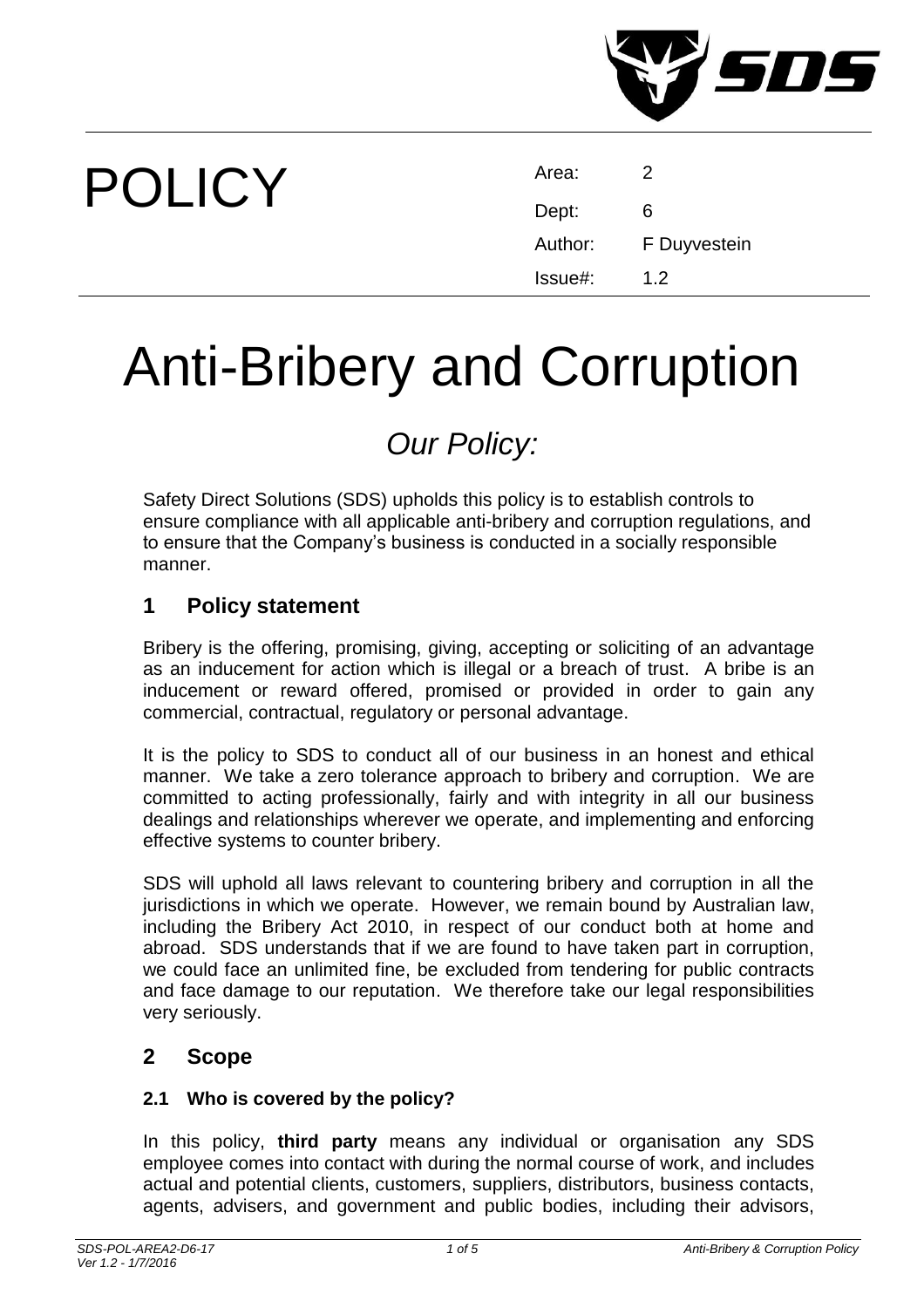representatives and officials, politicians and political parties. This policy applies to all individuals working at all levels and grades, including senior managers, officers, directors, employees (whether permanent, fixed-term, or temporary), consultants, contractors, trainees, seconded staff, homeworkers, casual workers and agency staff, volunteers, interns, agents, sponsors, or any other person associated with us, or any of our subsidiaries or their employees, wherever located (collectively referred to as **employees** in this policy).

This policy covers:

- Bribes;
- Facilitation payments;
- Political contributions;
- Charitable contributions.

Gifts and hospitality is covered under the [Gifts Policy.](file:///S:/SHARED%20DATA/A4%20IMS/D14%20QA/POLICIES/A2%20Admin/Gifts%20Policy%20POL-10.pdf)

#### **2.2 Bribes**

Employees must not engage in any form of bribery, either directly or through any third party (such as an agent or distributor). Specifically, employees must not bribe a foreign public official anywhere in the world.

#### **2.3 Facilitation payments and kickbacks**

Facilitation payments are a form of bribery made for the purpose of expediting or facilitating the performance of a public official for a routine governmental action, and not to obtain or retain business or any improper business advantage. Facilitation payments tend to be demanded by low level officials to obtain a level of service which one would normally be entitled to.

Our strict policy is that facilitation payments must not be paid. We recognise, however, that our employees may be faced with situations where there is a risk to the personal security of an employee or his/her family and where a facilitation payment is unavoidable, in which case the following steps must be taken:

- Keep any amount to the minimum;
- Create a record concerning the payment; and
- Report it to your line manager.

In order to achieve our aim of not making any facilitation payments, each business of the Company will keep a record of all payments made, which must be reported to the CEO in order to evaluate the business risk and to develop a strategy to minimise such payments in the future.

#### **2.4 Political contributions**

We do not make donations, whether in cash or kind, in support of any political parties or candidates, as this can be perceived as an attempt to gain an improper business advantage.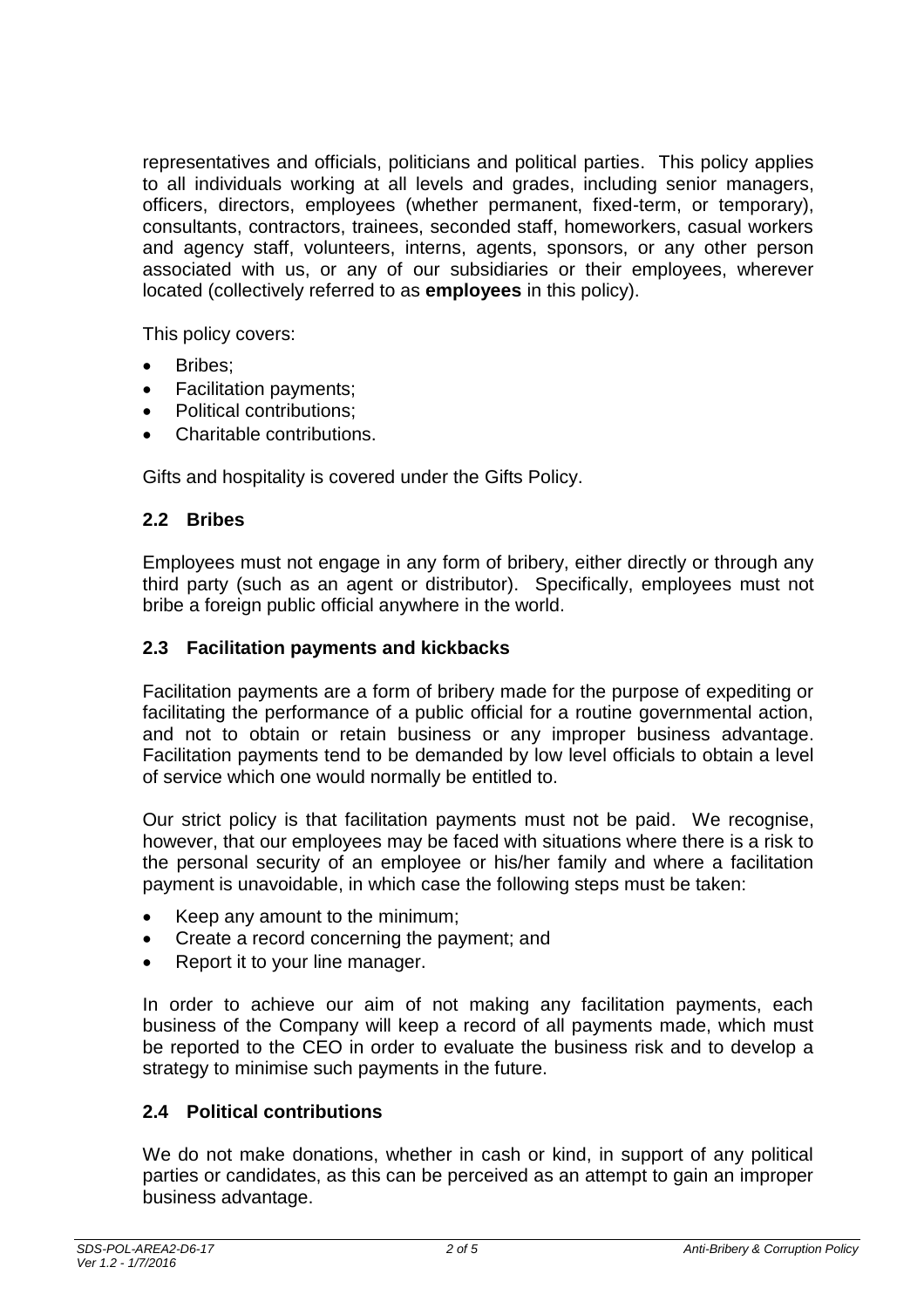#### **2.5 Charitable contributions**

Charitable support and donations are acceptable (and indeed are encouraged), whether of in-kind services, knowledge, time, or direct financial contributions. However, employees must be careful to ensure that charitable contributions are not used as a scheme to conceal bribery. We only make charitable donations that are legal and ethical under local laws and practices. No donation must be offered or made without the prior approval of the Chief Financial Officer.

All charitable contributions should be publicly disclosed.

### **3 Your responsibilities**

You must ensure that you read, understand and comply with this policy. The prevention, detection and reporting of bribery and other forms of corruption are the responsibility of all those working for us or under our control.

All employees are required to avoid any activity that might lead to, or suggest, a breach of this policy. You must notify your manager **OR** the CEO as soon as possible if you believe or suspect that a conflict with or breach of this policy has occurred, or may occur in the future. Any employee who breaches this policy will face disciplinary action, which could result in dismissal for gross misconduct. We reserve our right to terminate our contractual relationship with other workers if they breach this policy.

## **4 Record-keeping**

We must keep financial records and have appropriate internal controls in place which will evidence the business reason for making payments to third parties. You must declare and keep a written record of all hospitality or gifts accepted or offered, which will be subject to managerial review. You must ensure all expenses claims relating to hospitality, gifts or expenses incurred to third parties are submitted in accordance with our expenses policy and specifically record the reason for the expenditure. All accounts, invoices, memoranda and other documents and records relating to dealings with third parties, such as clients, suppliers and business contacts, should be prepared and maintained with strict accuracy and completeness. No accounts must be kept "off-book" to facilitate or conceal improper payments.

#### **5 How to raise a concern**

You are encouraged to raise concerns about any issue or suspicion of malpractice at the earliest possible stage. If you are unsure whether a particular act constitutes bribery or corruption, or if you have any other queries or concerns, these should be raised with your line manager **OR** the CEO or through the confidential helpline.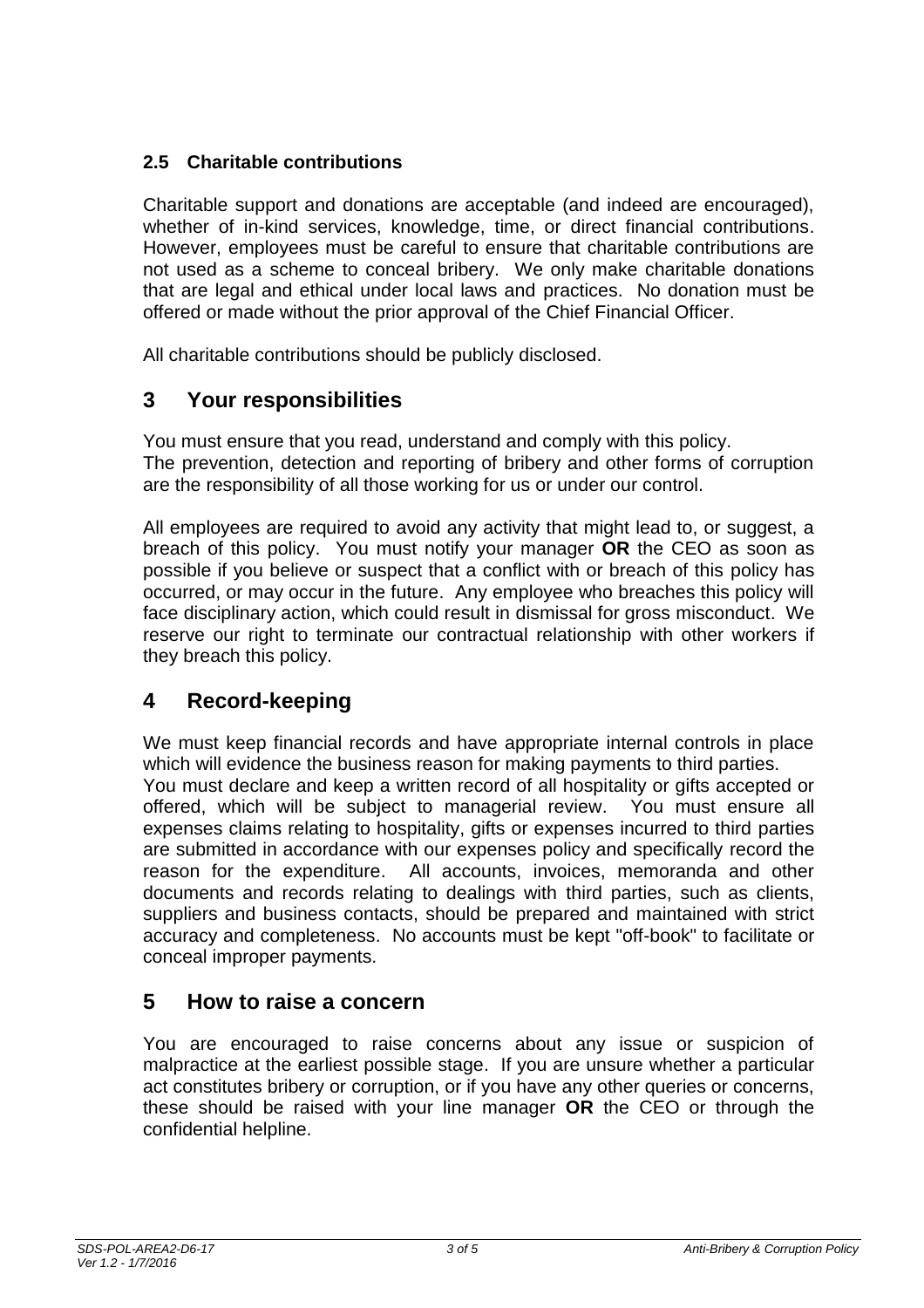# **6 What to do if you are a victim of bribery or corruption**

It is important that you tell the CEO as soon as possible if you are offered a bribe by a third party, are asked to make one, suspect that this may happen in the future, or believe that you are a victim of another form of unlawful activity.

# **7 Protection**

Employees who refuse to accept or offer a bribe, or those who raise concerns or report another's wrongdoing, are sometimes worried about possible repercussions. We aim to encourage openness and will support anyone who raises genuine concerns in good faith under this policy, even if they turn out to be mistaken. We are committed to ensuring no one suffers any detrimental treatment as a result of refusing to take part in bribery or corruption, or because of reporting in good faith their suspicion that an actual or potential bribery or other corruption offence has taken place, or may take place in the future. Detrimental treatment includes dismissal, disciplinary action, threats or other unfavourable treatment connected with raising a concern. If you believe that you have suffered any such treatment, you should inform HR/Compliance Manager immediately. If the matter is not remedied, and you are an employee, you should raise it formally using the company's Grievance Policy.

# **8 Training and communication**

Training on this policy forms part of the induction process for all new employees. All existing employees will receive regular, relevant training on how to implement and adhere to this policy. In addition, all employees will be asked to formally accept conformance to this policy on an annual basis. Our zero-tolerance approach to bribery and corruption must be communicated to all suppliers, contractors and business partners at the outset of our business relationship with them and as appropriate thereafter.

# **9 Who is responsible for the policy?**

SDS directors have overall responsibility for ensuring this policy complies with our legal and ethical obligations, and that all those under our control comply with it. The CEO has primary and day-to-day responsibility for implementing this policy and for monitoring its use and effectiveness and dealing with any queries on its interpretation. Management at all levels are responsible for ensuring those reporting to them are made aware of and understand this policy and are given adequate and regular training on it.